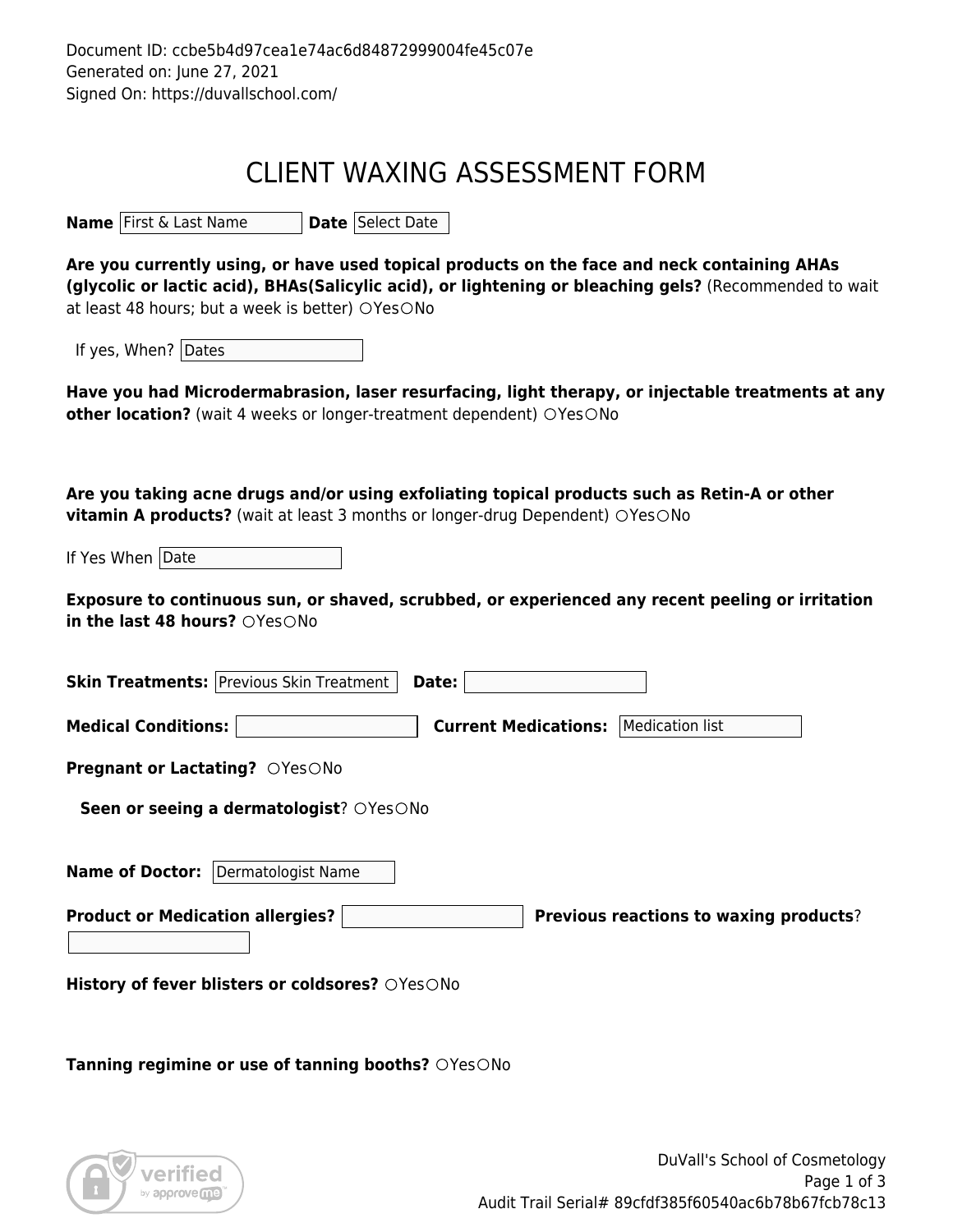Document ID: ccbe5b4d97cea1e74ac6d84872999004fe45c07e Generated on: June 27, 2021 Signed On: https://duvallschool.com/

**Frequency:**

 $\mathsf{X}% _{\mathsf{X}}^{\prime}=\mathsf{X}_{\mathsf{X}}^{\prime}$ 



DuVall's School of Cosmetology Page 2 of 3 Audit Trail Serial# 89cfdf385f60540ac6b78b67fcb78c13